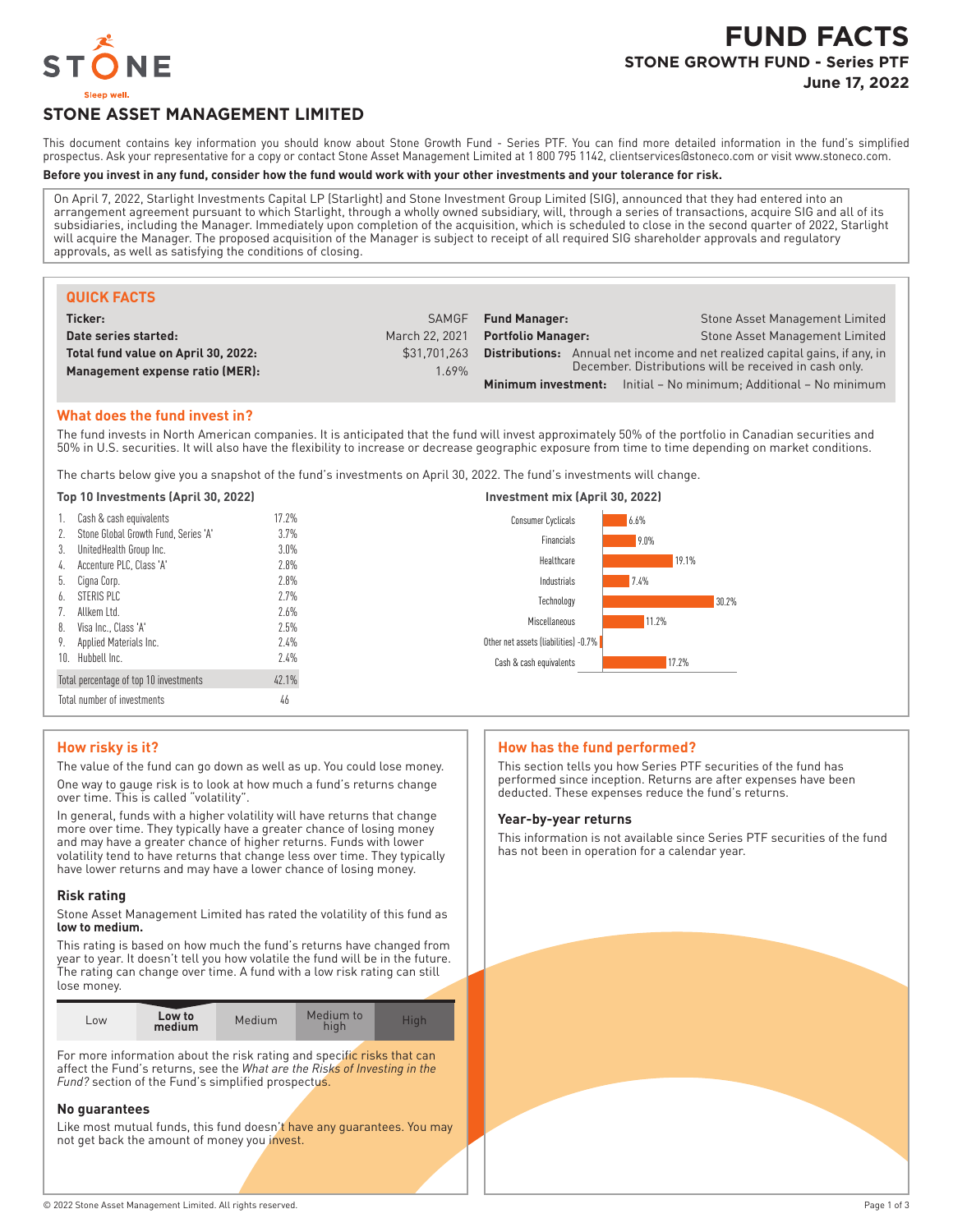

## **Best and worst 3-month returns**

This table shows the best and worst returns for Series PTF securities of the fund in a 3-month period over the past 0 years. The best and worst 3-month returns could be higher or lower in the future. Consider how much of a loss you could afford to take in a short period of time.

|              | Return  | 3 months ending | If you invested \$1,000 at the beginning of the period |
|--------------|---------|-----------------|--------------------------------------------------------|
| Best return  | 12.47%  | August 1, 2021  | Your investment would rise to \$1.124.70.              |
| Worst return | $-794%$ | March 1, 2022   | Your investment would drop to \$920.60.                |

## **Average return**

The annual compound return of the Series of the fund was approximately 4.5% since the inception of the Series of the fund. If you had invested \$1,000 in the Series of the fund since the inception of the Series of the fund, your investment would now be worth \$1,050.16.

## **Who is this fund for?**

#### **This fund is suitable for investors:**

- Seeking capital growth
- With a mid-term to long-term investment horizon with a low to medium risk tolerance

This fund may not be suitable for investors with a short-term investment horizon.

## **A word about tax**

In general, you'll have to pay income tax on any money you make on a fund. How much you pay depends on the tax laws where you live and whether or not you hold the fund in a registered plan such as a Registered Retirement Savings Plan or a Tax-Free Savings Account. Keep in mind that if you hold your fund in a non-registered account, fund distributions are included in your taxable income, whether you get them in cash or have them reinvested.

## **How much does it cost?**

The following tables show the fees and expenses you could pay to buy, own and sell Series PTF securities of the fund.

The fees and expenses – including any commissions – can vary among series of a fund and among funds. Higher commissions can influence representatives to recommend one investment over another. Ask about other funds and investments that may be suitable for you at a lower cost.

#### **1. Sales charges**

When you purchase Series PTF securities of the fund, you do not pay a sales charge. Instead, you may be required to pay your representative's firm a negotiated fee for investment advice and other services that it provides to you.